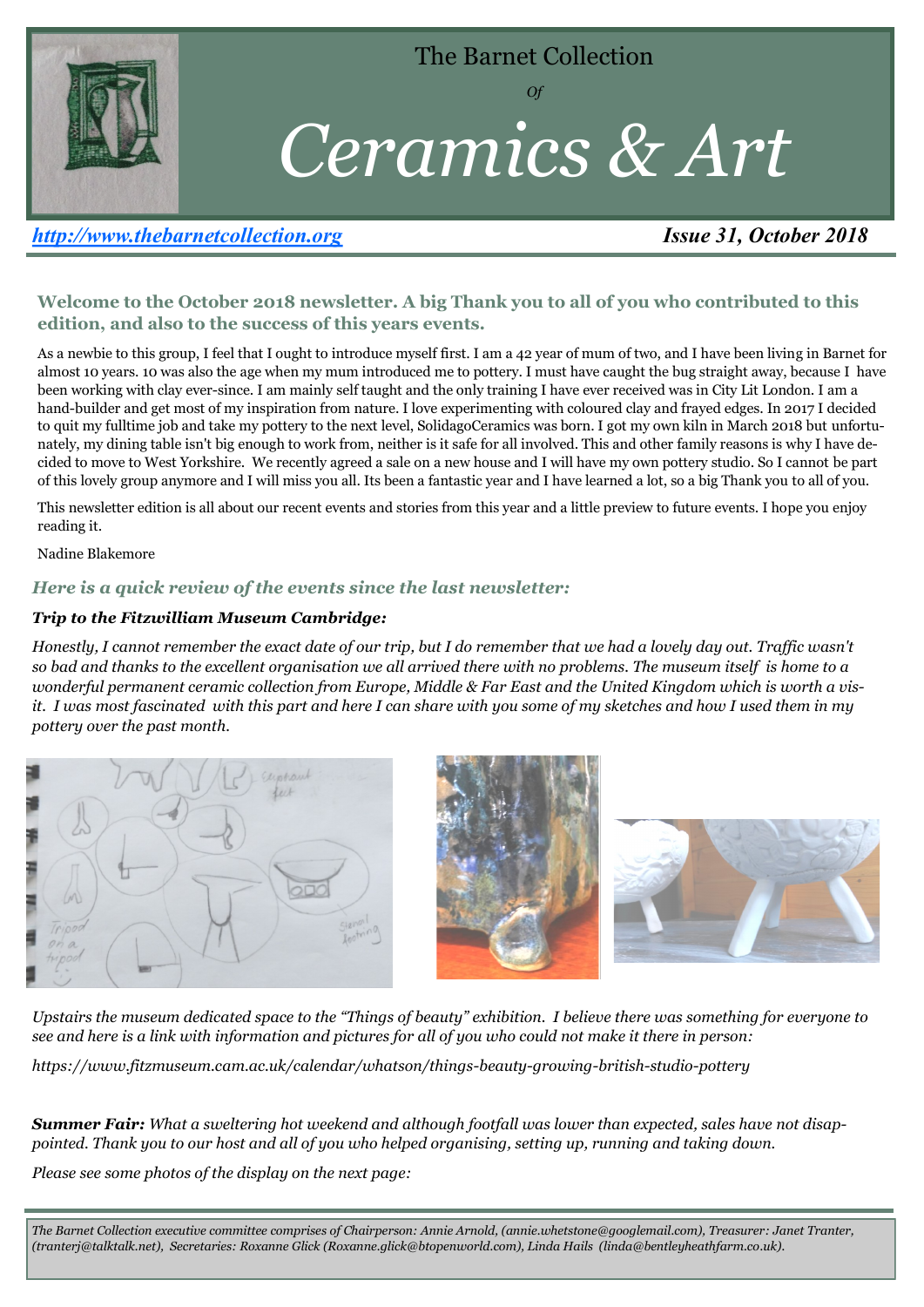



*A Big Thank you to all of you who came to the sale. We look forward to seeing you again.*

*Summer BBQ: Despite torrential rain, once again we had an enjoyable BBQ hosted by Annie and Stephen.* 

# *Upcoming Events:*

*Next Workshop: Saturday, 10th November 2018 from 2pm—4 pm at Pennefather Hall, Christ Church, Barnet, St Albans Road, EN5 4LA*

*An afternoon with Matt Davis—pushing clay to new limits. Matt Davis's work marks society in the information age with physical artefacts that look like virtual reality. Combining digital design with handmade construction, he aims to challenge perceptions of traditional ceramics and to further dialogues concerning humans vs technology in regards to the creation of craft.* 

*Christmas Lunch: Please save the date: 5th December, more details to follow.* 

## *Stories from the workshop*

## *Salt in glaze and a silly cat*

This edition's story actually happened on my patio in my back garden rather than the workshop, which is somewhat important. Its about my discoveries with transparent glaze and Booboo, my neighbour's cat. Before I dive in, I must explain that for a few days in September Booboo had been visiting. She is an attention loving, fearless and wonderfully fluffy grey longhair female, who decided to temporarily move in with us to enjoy time playing with the children. And although, we did not let her stay in the house, she was determined to make the garden her own. So, what does this all have to do with pottery, I hear you ask?

So here is the background: For the last few years, I have mainly used brushing glazes but decided that dipping would be the better approach for my agateware porcelain and stoneware pieces. Since I only started out with this, I had bought all new equipment, mixer paddle for the drill, a new bucket, sieve, 5 kg glaze powder and I spend a few hours reading books and watching "how to" videos on YouTube. For the water I used my outside tap.

So far so good and mixing and sieving the glaze all went well, since I followed the instructions from the supplier (I used 350g water to 1kg glaze). However, when I dipped my first tester piece, I ended up with roughly 1 cm of glaze on my delicate porcelain plate. I decided to call the supplier, who then reassured me that I need to find "my own ratio" so I kept adding another 2 kg of water until the tester piece looked alright. I then left the glaze overnight, ready for my glazing adventure the following day. The next morning and to my big surprise, I found my glaze had settled rock-hard on the bottom of my bucket. This was not supposed to happen according to the supplier. I was told that something must have contaminated it. Although, I thought that I can rule that out as I had all new equipment. What a mystery!